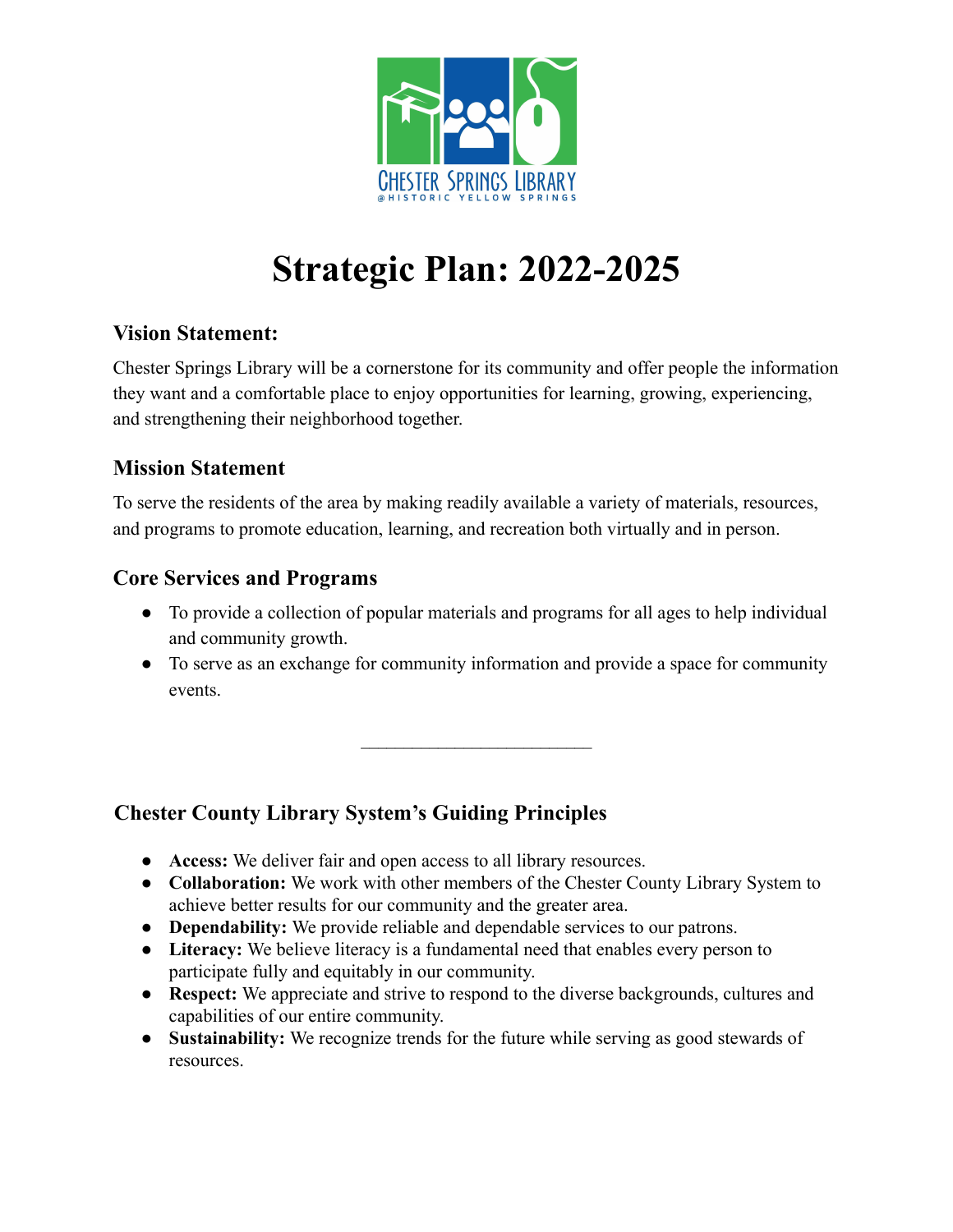# **Chester Springs Library Community Values**

- **Humility & Collaboration:** Endeavor to provide what the community needs and wants in support of the residents. To partner with community organizations to develop the library in ways that support the residents it serves.
- **Inclusivity:** Ensure that everyone is provided equal access to all opportunities, programs and resources without limitations.
- **Integrity:** Act as good stewards of the library and its funding while providing consistent, reliable, and trustworthy services.

 $\mathcal{L}_\text{max}$ 

## **Goals**

**1. Capitalize on Strength of Physical Space and Location**: The library building, and its woodsy setting are two of our strongest assets. Library users like that they can access all the resources of the whole library system at a small-town library with a picturesque setting.

*Key Objectives*

- 1. Capitalize on the cozy feel of the library to make the library more of a third space for individual patrons, groups, and families
- 2. Provide excellent and personalized customer service
- 3. Focus on how we can further make use of our physical space

#### *Strategic Initiatives*

- 1. Maintain a wish list for patron and staff comfortability to be reviewed, assessed, and prioritized regularly
- 2. Create more storage space at the library
- 3. Develop a plan to keep the library seasonally and/or thematically decorated *Success Measures*
	- 1. Maintained and prioritized to-do list of capital expenses and building projects
	- 2. Installed cabinetry and or other storage spaces to keep patron spaces clear and library welcoming
	- 3. Rotating decor/thematic decorations displayed throughout the year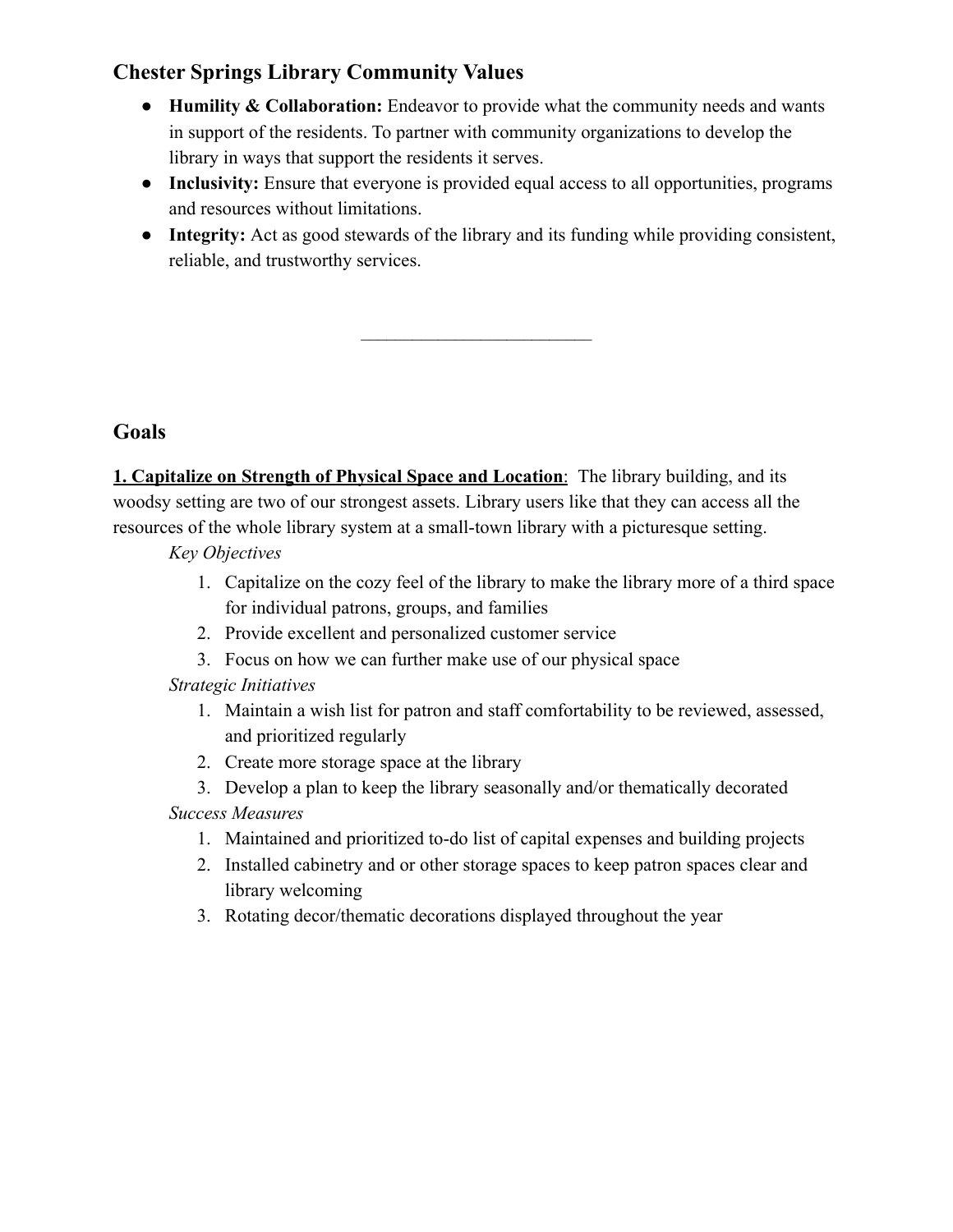**2. Financial Sustainability:** The library is in a good financial position through local/state funding, donations, reserves, and investments. Develop plans for how to use and grow our funds to continue our good financial status and long-term sustainability.

#### *Key Objectives*

- 1. Develop our business/finance management flow
- 2. Carefully steward the library's finances and make appropriate decisions on capital expenses
- 3. Library director and board should maintain clear understanding of cash flow
- 4. Explore grant opportunities
- 5. Identify and develop our fundraising capacity

## *Strategic Initiatives*

- 1. Finalize an investment policy statement (IPS) document
- 2. Maintain a list of capital expenses, maintenance items and financial concerns to be reviewed and prioritized regularly
- 3. Establish annual fundraising events and goals

## *Success Measures*

- 1. Final IPS document (reviewed every 3 years)
- 2. Periodic reports on capital expense/maintenance projects
- 3. Annual review and completion of fundraising plan in line with goals
- 4. At least one grant application submitted per year
- 5. Continued engagement with West Pikeland Township regarding tax-revenue

**3. Build Knowledge and Inspiration through Programs and Services:** Patrons often tell us we have excellent programming, in comparison to other libraries. We want to capitalize on this strength.

#### *Key Objectives*

- 1. Continue programming focused on families and children
- 2. Expand programming for homeschool families
- 3. Determine better options for teen and adult programming

4. Develop programs that follow the PAForward literacies *Strategic Initiatives*

- 1. Develop a list of signature programs that happen every year
- 2. Meet with the homeschooling community to explore opportunities
- 3. Explore options for teens and adults
- 4. Vary program delivery options
- 5. Creating programming by patron recommendations when possible
- 6. Ensure collections are fresh, up-to-date and robust for all ages

7. Use program evaluations and other assessment tools to gather patron feedback *Success Measures*

1. Development and execution of signature library events throughout the year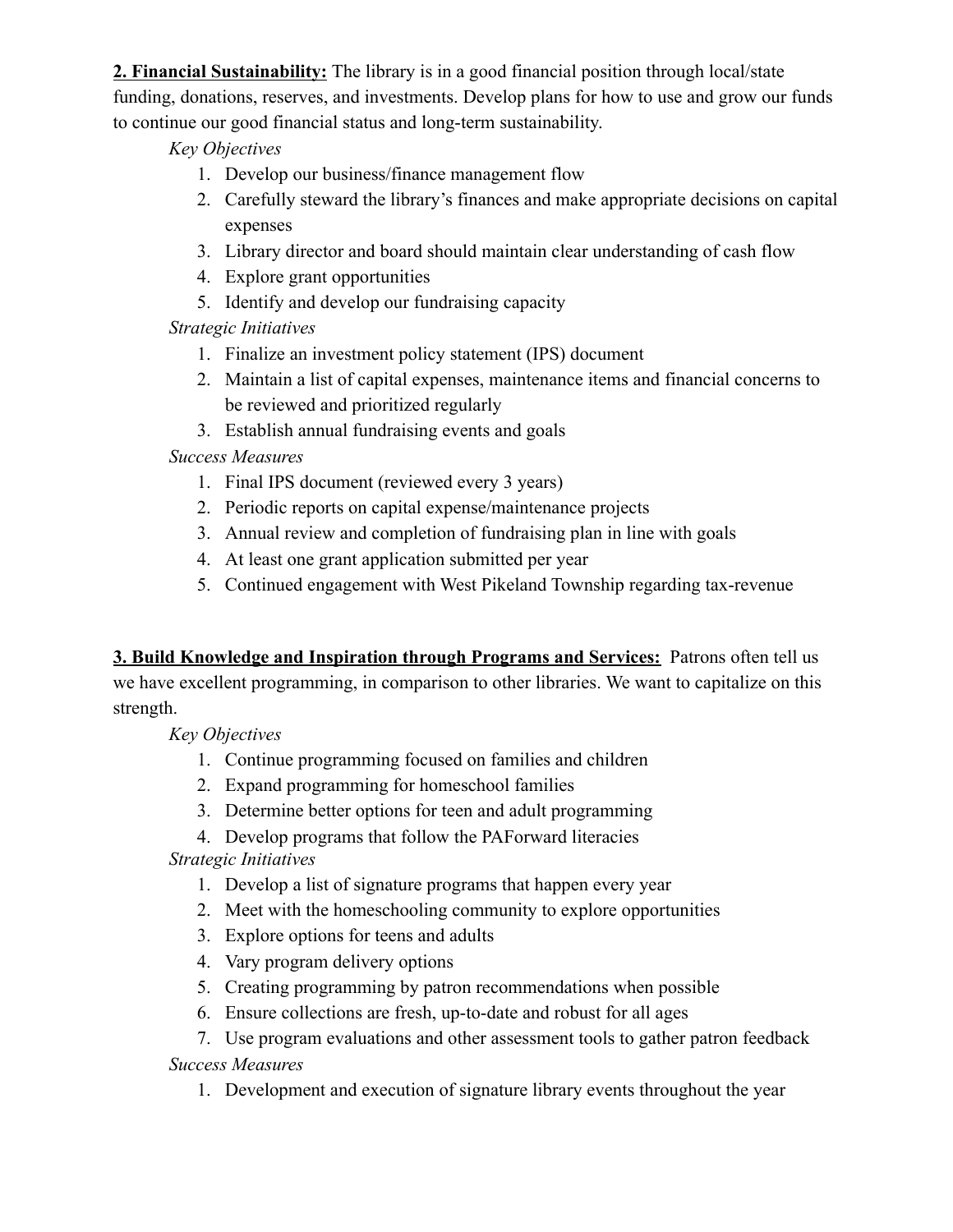- 2. Greater engagement from the homeschooling community
- 3. Well attended programs and engagement with all ages
- 4. Continue to be a Star Library
- 5. Offer programs in-person, virtually and prerecorded
- 6. Use assessment tools in developing programming and services

**4. Community Engagement, Outreach & Advocacy:** We offer value to our community and

we want to show this to our legislators and stakeholders.

*Key Objectives*

- 1. Demonstrate the value of our library to policy makers, funders, and potential organizations
- 2. Tell the library's story and make the community aware of the library, what it offers, and its location
- 3. Engage in community programming opportunities in the community
- 4. Encourage community in becoming library friends

## *Strategic Initiatives*

- 1. Create a clear/written value proposition for the library
- 2. Develop a list of contacts for partnerships and programming opportunities
- 3. Determine meetings and events important for staff and trustees to attend
- 4. Explore awareness opportunities outside the library

*Success Measures*

- 1. A written value proposition for general use
- 2. Increased partnerships
- 3. Greater engagement of BOT in community engagement, outreach, and advocacy events
- 4. Re-established Friends group

**5. Knowledge Continuity and Professional Development:** Continue to make sure we improve on skills and have processes in place for transitions in library staff and on the BOT.

*Key Objectives*

- 1. Make easily available key library information
- 2. A clear transition plan for BOT processes and information
- 3. An organized BOT current items and archives for all members and for onboarding new trustees and officers

4. Make professional development part of staff and trustee regular responsibilities

*Strategic Initiatives*

- 1. Develop an organized diary of director-level general information including a yearly schedule of director responsibilities
- 2. Provide guidance for staff to explore professional development in areas of interest during their paid time
- 3. Develop a checklist of information and a timeline for BOT items including general library knowledge (i.e. financials, calendar, etc.)